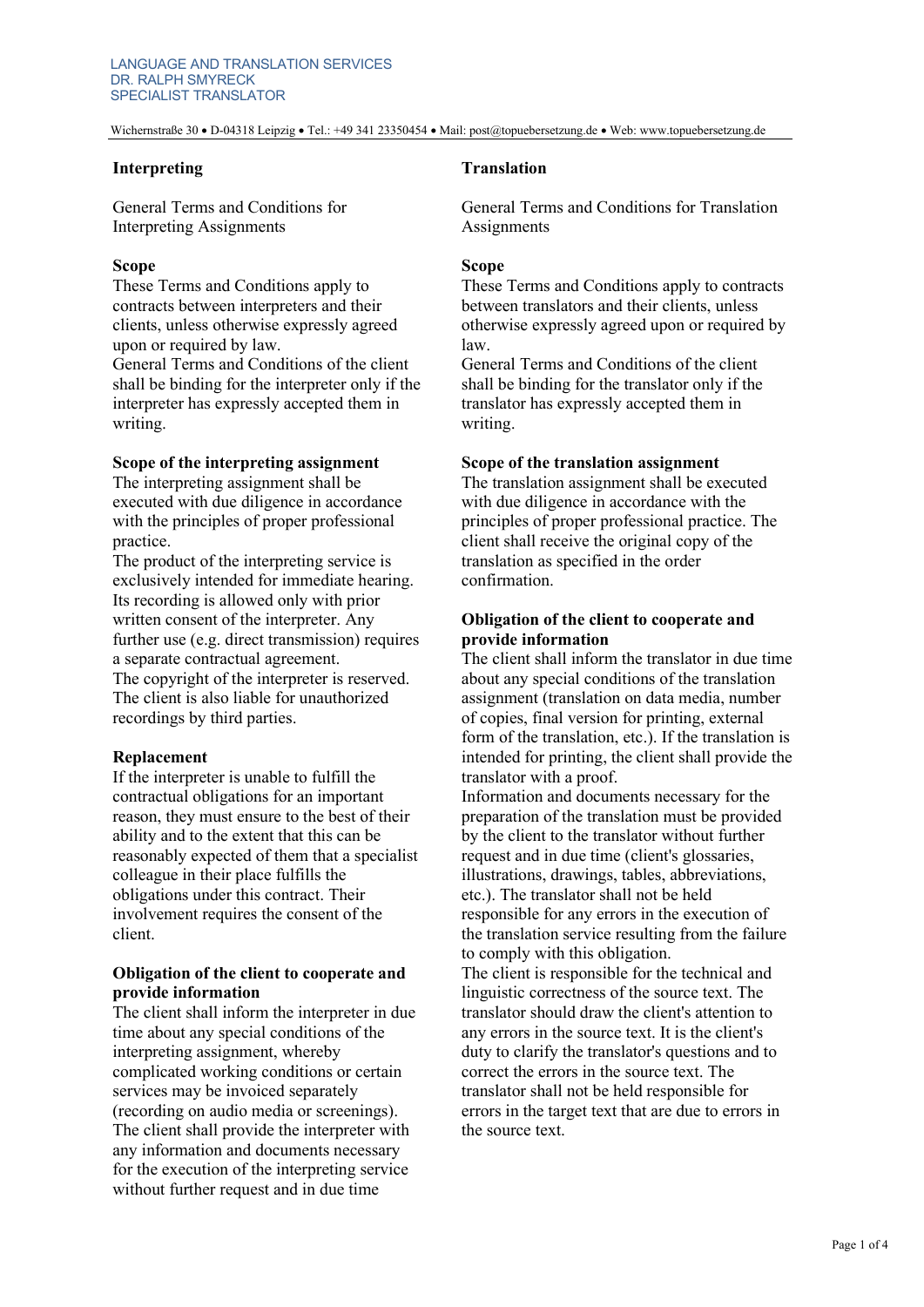Wichernstraße 30 • D-04318 Leipzig • Tel.: +49 341 23350454 • Mail: post@topuebersetzung.de • Web: www.topuebersetzung.de

(glossaries, illustrations, drawings, tables, abbreviations, etc.). The interpreter shall not be held responsible for any errors in the execution of the interpreting service resulting from the failure to comply with this obligation.

### **Liability**

The interpreter is only liable in case of gross negligence and intent. Liability is limited to the amount of the agreed interpreter fee. Liability for consequential damages is excluded.

### **Professional secrecy**

The interpreter undertakes to maintain secrecy about all facts that become known to them in connection with their work for the client.

## **Payment**

The remuneration is payable without deduction and is due immediately after execution of the order. In the case of contracts with private clients, the valueadded tax is included in the final price and is listed separately. In all other cases, it will be charged additionally, as far as legally necessary. In case of complex interpreting assignments, the interpreter may request an advance payment, which is objectively necessary for the execution of the assignment.

In the case of transactions made from outside Germany, the client must take into account and bear all money transfer costs that may arise. These costs are not included in the invoices issued by the interpreter.

## **Force majeure**

In the event of force majeure, the parties are released from their obligations to the extent that these obligations are affected by the force majeure. This does not apply to payment obligations already incurred. The client is otherwise obliged to reimburse costs already incurred and to pay for services already rendered.

## **Cancellation**

In the event of termination of the order by the client or in the event of the client waiving the services of the interpreter under

### **Remedy of defects**

The translator reserves the right to remedy defects. The client has the right to have any defects contained in the translation corrected. The claim for remedy of defects must be asserted by the client, specifying the defect in detail.

In case of unsuccessful remedy or rework, the legal warranty rights shall come into force, unless another agreement has been made.

### **Liability**

The translator is only liable in case of gross negligence and intent. Liability is limited to the amount of the agreed translation fee. Liability for consequential damages is excluded.

### **Professional secrecy**

The translator undertakes to maintain secrecy about all facts that become known to them in connection with their work for the client.

### **Payment**

The remuneration is payable without deduction and is due immediately after execution of the order. In the case of contracts with private clients, the value-added tax is included in the final price and is listed separately. In all other cases, it will be charged additionally, as far as legally necessary. In case of complex translation assignments, the translator may request an advance payment, which is objectively necessary for the execution of the assignment. Where justified, the translator shall be entitled to make the delivery of their work dependent on the prior payment of the full fee. If the amount of the fee has not been agreed upon, a reasonable and customary remuneration according to type and degree of difficulty shall be owed.

For this purpose, the rates listed in the German Act on the Compensation of Witnesses and Experts (Gesetz über die Entschädigung von Zeugen und Sachverständigen) shall be deemed reasonable and customary.

In the case of transactions made from outside Germany, the client must take into account and bear all money transfer costs that may arise. These costs are not included in the invoices issued by the translator.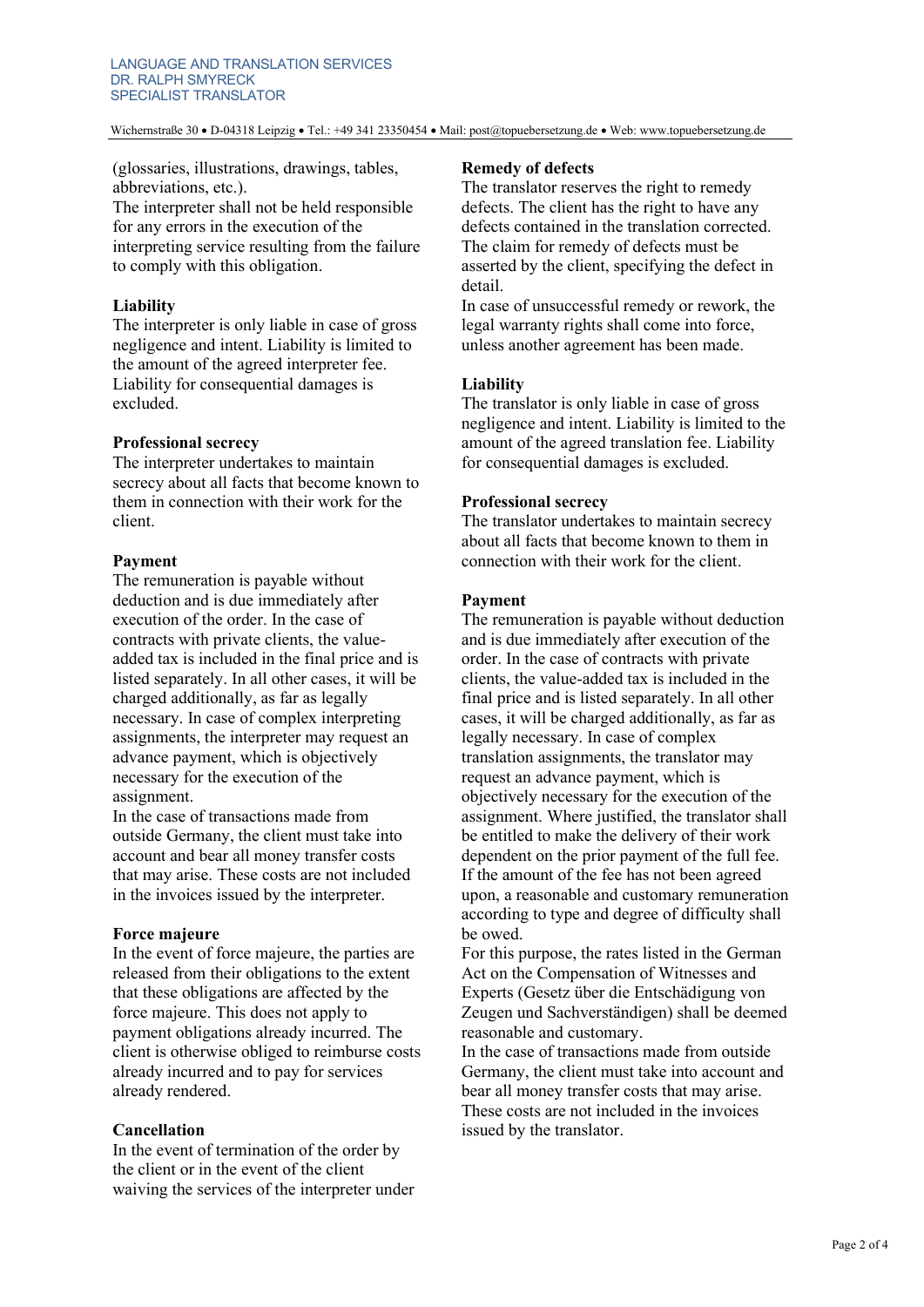Wichernstraße 30 • D-04318 Leipzig • Tel.: +49 341 23350454 • Mail: post@topuebersetzung.de • Web: www.topuebersetzung.de

the conditions specified in the order confirmation, the interpreter shall be entitled to an expense allowance in the amount of 20 percent of the agreed fee and a reimbursement of the documented expenses incurred in connection with the order. Services that have been completed by the interpreter up to the time of cancellation shall in any case be paid for in full by the client. If the interpreter receives another assignment for the date of the terminated contract, the interpreter may deduct the fee paid for this assignment from the fee for the terminated assignment.

### **Right of withdrawal**

Language and Translation Services Ralph Smyreck hereby expressly informs the client that he has no right of withdrawal pursuant to §§ 312d, 355 BGB in connection with these Terms and Conditions, because the services rendered for the client are products individually manufactured according to the client's wishes. In these cases, the right of withdrawal as defined in § 312d para. 4 no. 1 BGB is excluded.

#### **Dispute resolution procedure**

I am not willing or obliged to participate in arbitration proceedings before a consumer arbitration board.

## **Applicable law**

These Terms and Conditions shall be governed by the laws of the Federal Republic of Germany under exclusion of the UN Convention on Contracts for the International Sale of Goods. If the client is a merchant, Leipzig shall be the exclusive place of jurisdiction for all claims in connection with these Terms and Conditions; Art. 23 para. 5 EuGV VO and § 40 para. 2 ZPO shall remain unaffected.

## **Other provisions**

Should a provision in these General Terms and Conditions be or become ineffective, the validity of the remainder of the provisions in these General Terms and Conditions remains unaffected and the parties to these General Terms and Conditions are obliged, in all reasonableness and in good faith, to replace the ineffective provisions by a regulation

#### **Force majeure**

In the event of force majeure, the parties are released from their obligations to the extent that these obligations are affected by the force majeure. This does not apply to payment obligations already incurred. The client is otherwise obliged to reimburse costs already incurred and to pay for services already rendered.

# **Reservation of proprietary rights and copyright**

The translation remains the property of the translator until full payment has been received. Until then, the client has no right to use the translation. The translator reserves his copyright. If the translation is published, the name of the translator shall be mentioned in a suitable place.

### **Acceptance of performance**

Services must be formally accepted by the client within 14 days of receipt. If this period expires fruitlessly, it is assumed that the acceptance has taken place among merchants.

## **Cancellation**

In the event of termination of the order by the client or in the event of the client waiving the services of the translator under the conditions specified in the order confirmation, the translator shall be entitled to an expense allowance in the amount of 20 percent of the agreed fee and a reimbursement of the documented expenses incurred in connection with the order. Services that have been completed by the translator up to the time of cancellation shall in any case be paid for in full by the client.

## **Right of withdrawal**

Language and Translation Services Ralph Smyreck hereby expressly informs the client that he has no right of withdrawal pursuant to §§ 312d, 355 BGB in connection with these Terms and Conditions, because the translations rendered for the client are products individually manufactured according to the client's wishes. In these cases, the right of withdrawal as defined in § 312d para. 4 no. 1 BGB is excluded.